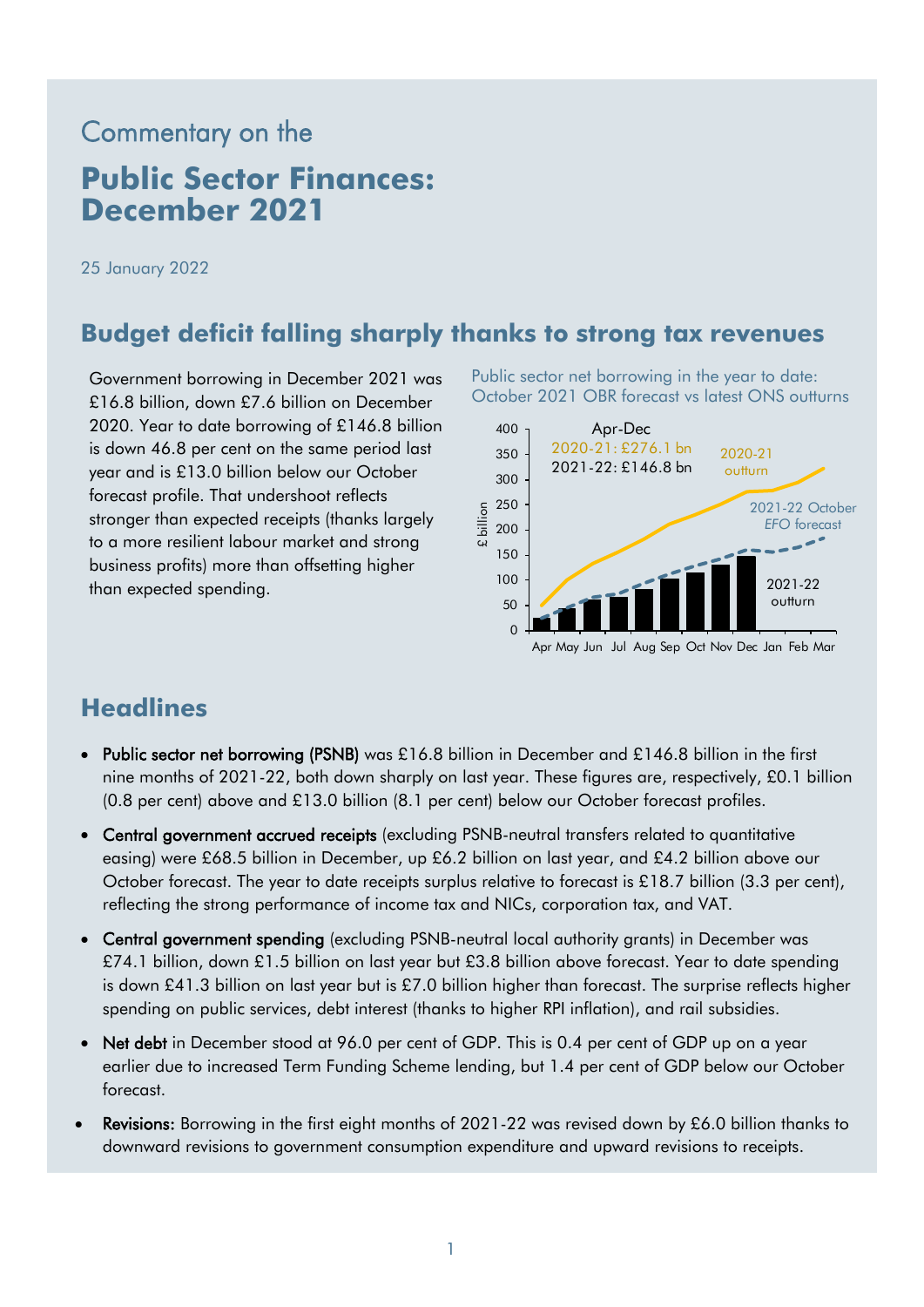## **Detail**

- 1. The Office for National Statistics (ONS) and HM Treasury published their Statistical Bulletin on the December 2021 Public Sector Finances this morning. Each month the OBR provides a brief analysis of the data and a comparison with our most recent forecast – in this instance our October 2021 *Economic and fiscal outlook* (*EFO*). We compare the latest outturns with monthly profiles consistent with this forecast that were published on 9 December.
- 2. Year to date borrowing in the first nine months of 2021-22 of £146.8 billion was down 46.8 per cent on the same period last year, and is £13.0 billion (8.1 per cent) lower than forecast. This outperformance is more than explained by central government receipts, which came in £18.7 billion (3.3 per cent) above profile, whereas central government spending was £7.0 billion (1.1 per cent) above profile. Borrowing by local authorities was £1.9 billion above profile, while borrowing by public corporations was £3.1 billion below profile.<sup>1</sup>
- 3. The upside surprise in accrued receipts (excluding PSNB-neutral transfers related to quantitative easing) so far in 2021-22 is dominated by PAYE income tax and NICs (which are up £5.0 billion, or 2.1 per cent, on profile), corporation tax<sup>2</sup> (up £4.9 billion, or 12.4 per cent, on profile), and VAT (which is up £3.2 billion, or 3.2 per cent). The 3.3 per cent outperformance of receipts relative to forecast comes despite monthly real GDP as of November being just 0.1 per cent higher than forecast (Chart 1.1) – with strength associated with historical upward revisions that were not incorporated in our October forecast having been almost precisely offset by subsequent bottleneck-related weakness. CPI inflation in the fourth quarter of 2021 has also been around 1 percentage point higher than forecast.



#### Chart 1.1: Monthly real GDP relative to October *EFO* forecast

<sup>1</sup> Throughout this commentary we exclude two PSNB-neutral intra-public sector transfers that can be large and uneven from month to month, thereby distorting the signal from the monthly path of the public finances data. These relate to: (1) the Asset Purchase Facility (affecting central government receipts and public corporations net borrowing); and (2) grants to local authorities (affecting central government expenditure and local authorities net borrowing). <sup>2</sup> Excluding the bank surcharge.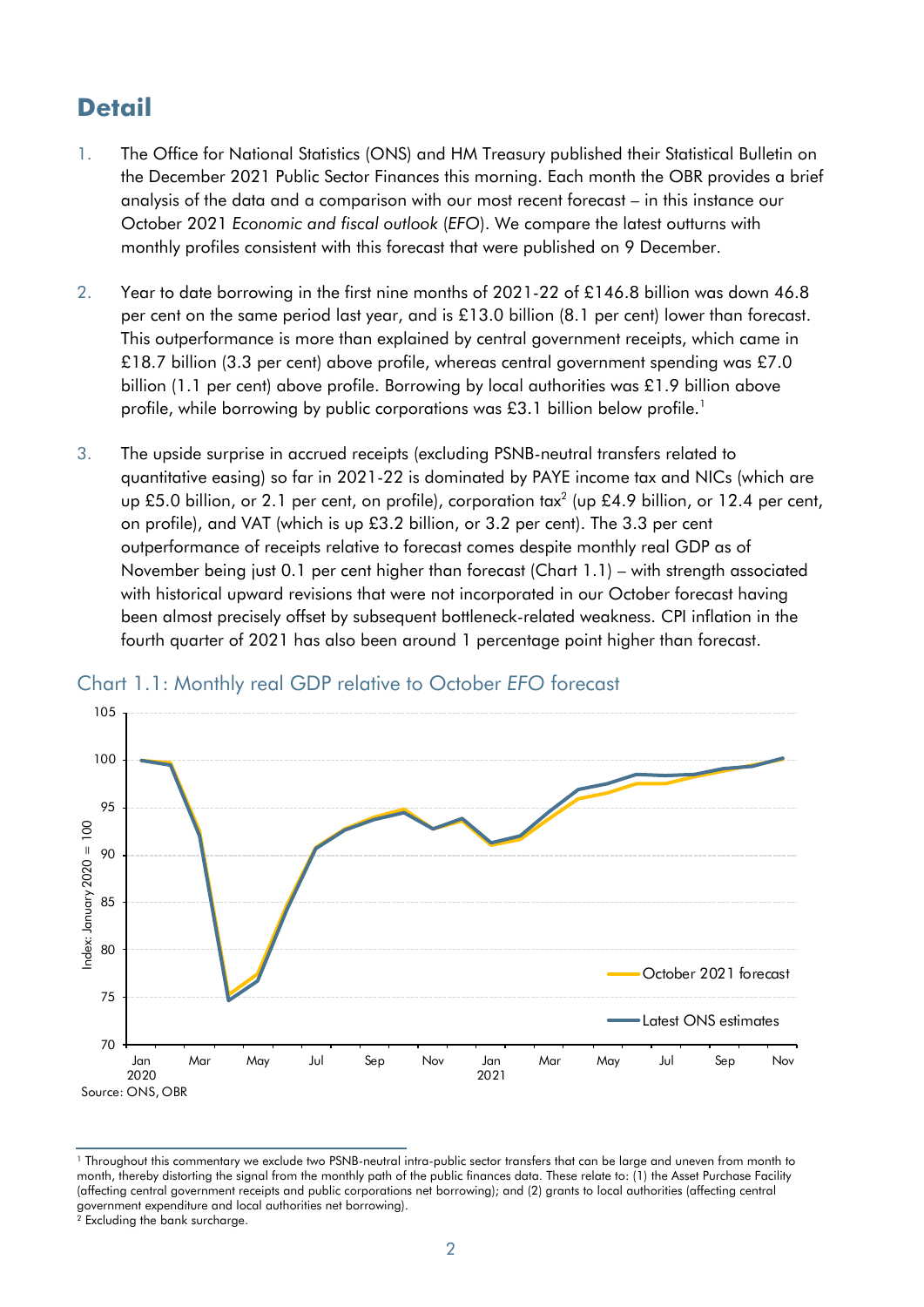- 4. Notable movements in the December cash receipts data include:
	- Corporation tax cash receipts were £5.2 billion (or 77.2 per cent) above profile. December sees very large companies paying the third or fourth instalment payment on their 2021 liabilities and the December surplus is in large part attributed to these companies. Receipts have continued to come in much stronger than expected, particularly in the financial sector. It is unclear at this stage whether this reflects higher underlying profits or lower than expected use of the investment super-deduction.
	- **PAYE income tax and NICs cash receipts** were  $£1.3$  billion ( $5.0$  per cent) above profile. Cash receipts in December will mostly reflect November 2021 liabilities. Published RTI statistics suggest the number of payrolled employees in November increased by 4.2 per cent on November 2020 levels and median monthly pay increased by 5.6 per cent over the same period, pointing to continued strong recovery in the tax base. In our October forecast we expected the number of people in employment in the fourth quarter of 2021 to be flat on a year earlier as the closure of the furlough scheme led to a modest rise in unemployment. The upside surprise in PAYE income tax and NICs receipts is therefore consistent with the unexpectedly low level of unemployment in the latest labour market data.<sup>3</sup>
	- Cash VAT receipts were £1.2 billion (15.5 per cent) above profile. Cash VAT receipts relate to spending one to three months earlier, so it remains to be seen how the surge in coronavirus cases from the Omicron variant will affect cash receipts.
- 5. Higher than forecast central government spending (excluding local authority grants) so far in 2021-22 is driven by:
	- Increased spending on goods and services, which was £5.8 billion (2.1 per cent) above profile, thanks largely to a rise in health spending, which in turn could be related to the very large numbers of coronavirus tests conducted since Omicron struck.
	- Higher than expected **debt interest costs**  $(E5.4 \text{ billion})$ , or 11.6 per cent, above profile), reflecting the sharp rise in RPI inflation in recent months. RPI inflation averaged 6.9 per cent in the fourth quarter of 2021, far exceeding the 5.2 per cent we expected in our October forecast.
	- Higher than expected spending on subsidies (£3.6 billion, or 9.0 per cent, above profile) thanks to more support for the rail industry than expected.

These increases are offset very slightly by lower than expected net social benefit spending, which came in £1.4 billion (0.8 per cent) below profile.

6. Year to date borrowing in the first eight months of 2021-22 was revised down £6.0 billion from last month's estimate, thanks to lower government consumption and higher receipts (due

<sup>&</sup>lt;sup>3</sup> Our forecast is for adult employment as measured in the ONS Labour Force Survey. This is a broader measure than payrolled employees captured in the RTI data, notably including the self-employed, where performance has been materially weaker. Even so, there is so far little sign of any rise in unemployment following the closure of the furlough scheme.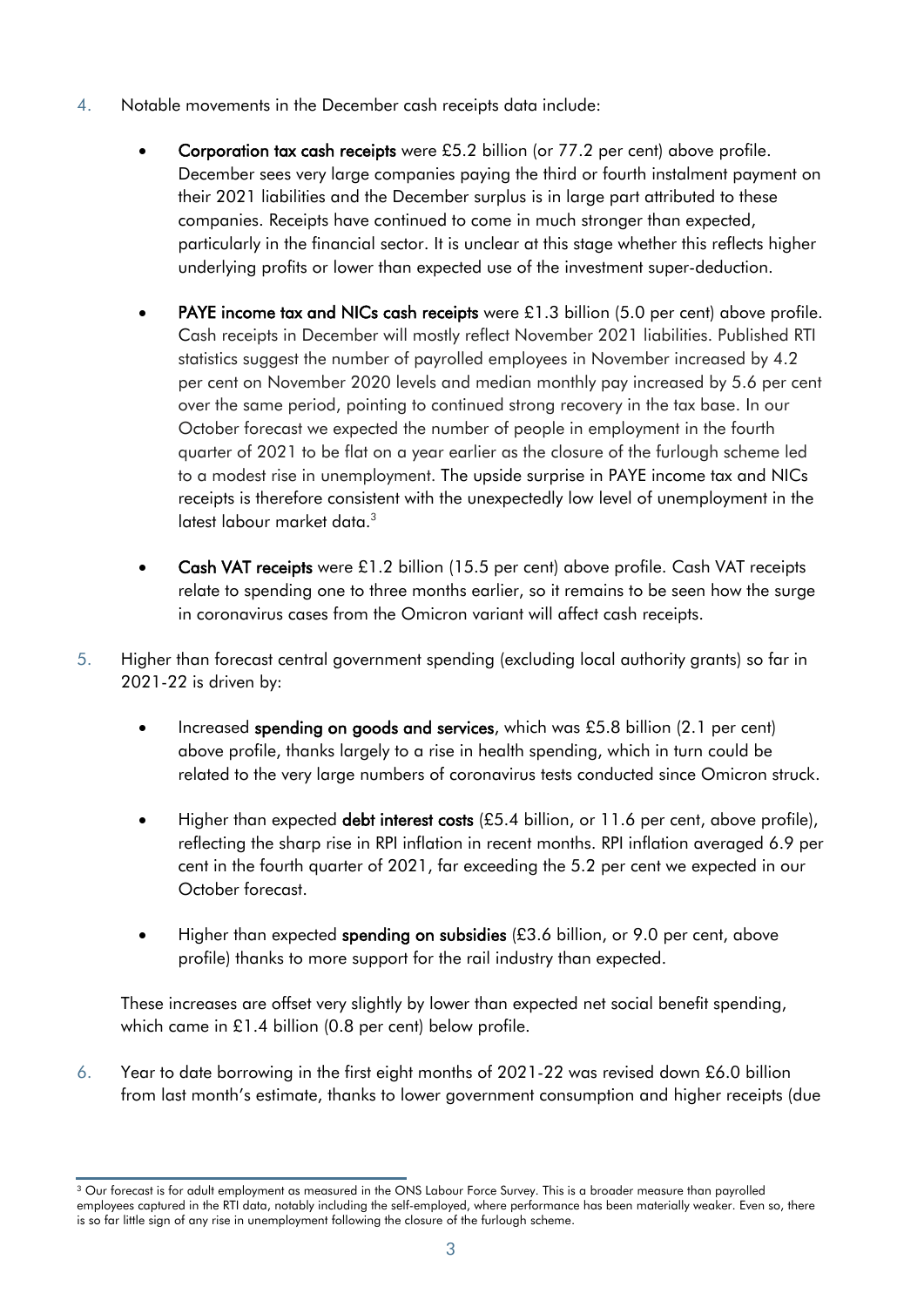to some of the strong December cash receipts data – corporation tax in particular – accruing back to earlier months).

7. Public sector net debt (PSND) in December 2021 was 96.0 per cent of GDP, up 0.4 per cent of GDP on a year earlier, but 1.4 per cent of GDP below the monthly profiles consistent with our October forecast. Cash debt increased by £207.8 billion (9.7 per cent) over the past 12 months due to the continuing budget deficit and lending under the Bank of England's Term Funding Scheme, but the nominal GDP denominator is up 9.3 per cent over the same period thereby limiting the year-on-year rise in the debt-to-GDP ratio.